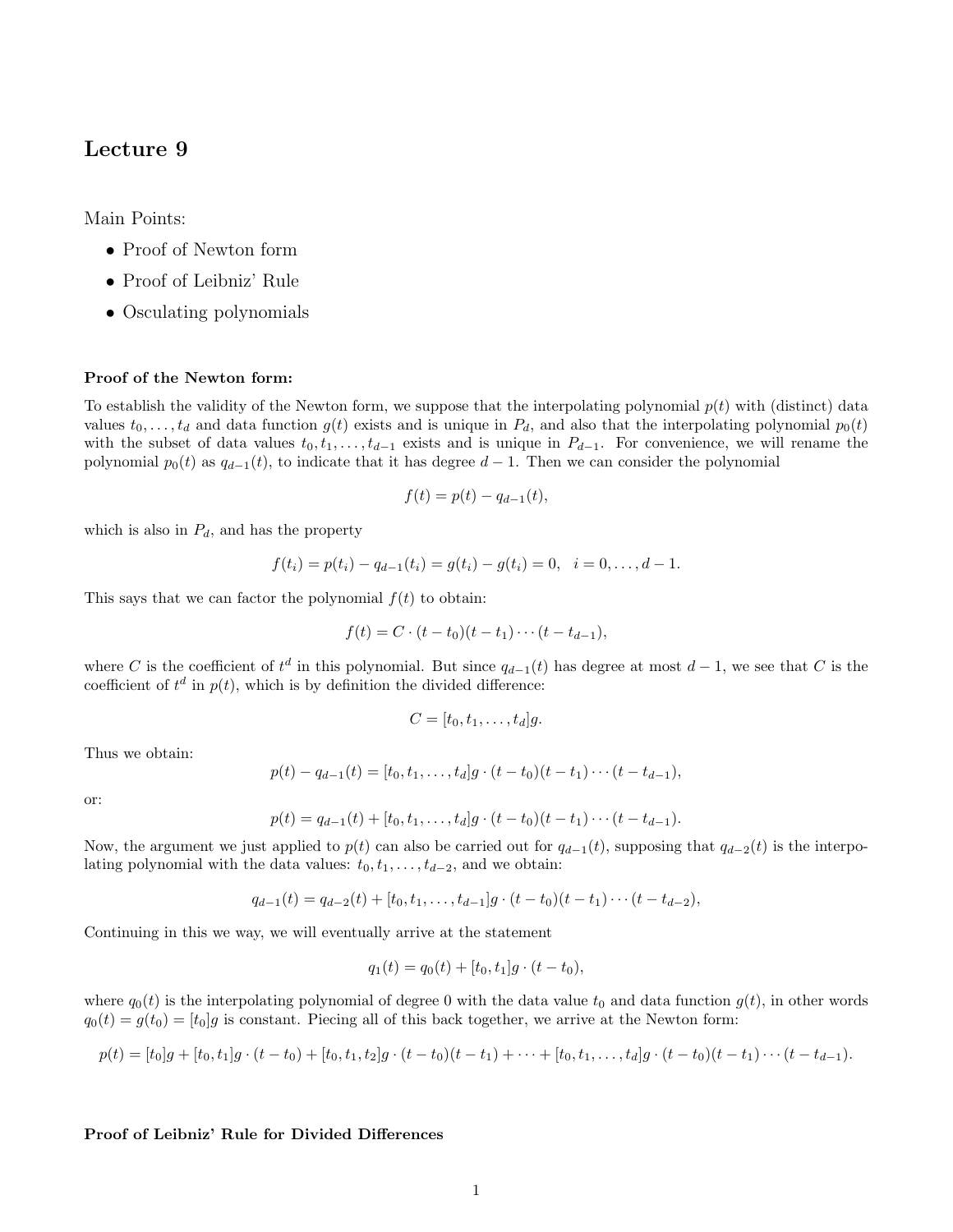Let  $f(t) = g(t)h(t)$ . Then the general form of Leibniz' Rule looks like:

$$
[t_i, t_{i+1}, \ldots, t_{i+k}]f = \sum_{r=i}^{i+k} ([t_i, \ldots, t_r]g)([t_r, \ldots, t_{i+k}]h).
$$

For degree  $d = 2$  the Leibniz formula looks like this:

$$
[t_0,t_1,t_2]f=[t_0]g[t_0,t_1,t_2]h+[t_0,t_1]g[t_1,t_2]h+[t_0,t_1,t_2]g[t_2]h. \label{eq:3.1}
$$

First let's check the base case,  $d = 0$ . In this case there is only one entry in each of the tables for f, g, and h. In particular, we have

$$
[t_0]f = f(t_0) = g(t_0)h(t_0) = [t_0]g[t_0]h.
$$

We can also do the linear case  $d = 1$  which says that:

$$
[t_0, t_1]f = [t_0]g \cdot [t_0, t_1]h + [t_0, t_1]g \cdot [t_1]h.
$$

We can check this easily since the divided differences in this case are just the slope of a line through two points. In other words:

$$
[t_0, t_1]f = \frac{f(t_1) - f(t_0)}{t_1 - t_0}, \qquad [t_0, t_1]g = \frac{g(t_1) - g(t_0)}{t_1 - t_0}, \qquad \text{and} \qquad [t_0, t_1]h = \frac{h(t_1) - h(t_0)}{t_1 - t_0}.
$$

Then the right hand side of Leibniz' rule becomes:

$$
[t_0]g \cdot [t_0, t_1]h + [t_0, t_1]g \cdot [t_1]h = g(t_0) \cdot \frac{h(t_1) - h(t_0)}{t_1 - t_0} + \frac{g(t_1) - g(t_0)}{t_1 - t_0}h(t_1)
$$
  
\n
$$
= \frac{g(t_0)h(t_1) - g(t_0)h(t_0) + g(t_1)h(t_1) - g(t_0)h(t_1)}{t_1 - t_0}
$$
  
\n
$$
= \frac{g(t_1)h(t_1) - g(t_0)h(t_0)}{t_1 - t_0}
$$
  
\n
$$
= \frac{f(t_1) - f(t_0)}{t_1 - t_0}
$$
  
\n
$$
= [t_0, t_1]f
$$

For the degree  $d = 2$  case, we give a proof which also extends to the higher degree cases, using the Newton forms with data values  $t_0$ ,  $t_1$ , and  $t_2$ , and each of the data functions f, g, and h. Call these Newton forms  $p(t)$ ,  $q(t)$  and  $r(t)$ , respectively. We will write the Newton forms slightly differently, taking advantage of the fact that the order of the data values does not matter. In particular, we will reverse the order of the data values for the Newton form  $r(t)$ , with data function h. The divided difference tables for  $q(t)$  and  $r(t)$  then look like this:

$$
t_{0} \t[t_{0}]g \t t_{1}[t_{1}]g \t t_{2}[t_{2}]h \t [t_{1},t_{2}]g \t t_{2}[t_{1},t_{2}]g \t t_{3}[t_{2},t_{1}]h \t [t_{3},t_{1}]h \t [t_{4},t_{2}]g \t t_{5}[t_{2}]g \t t_{6}[t_{1}]h \t [t_{6},t_{1}]h \t [t_{7},t_{2}]g
$$

It is tempting to think that the product of the Newton forms q and  $r$  is equal to the Newton form  $p$ . This is because of the property:

$$
q(t_i) \cdot r(t_i) = g(t_i) \cdot h(t_i) = f(t_i), \quad i = 0, 1, 2.
$$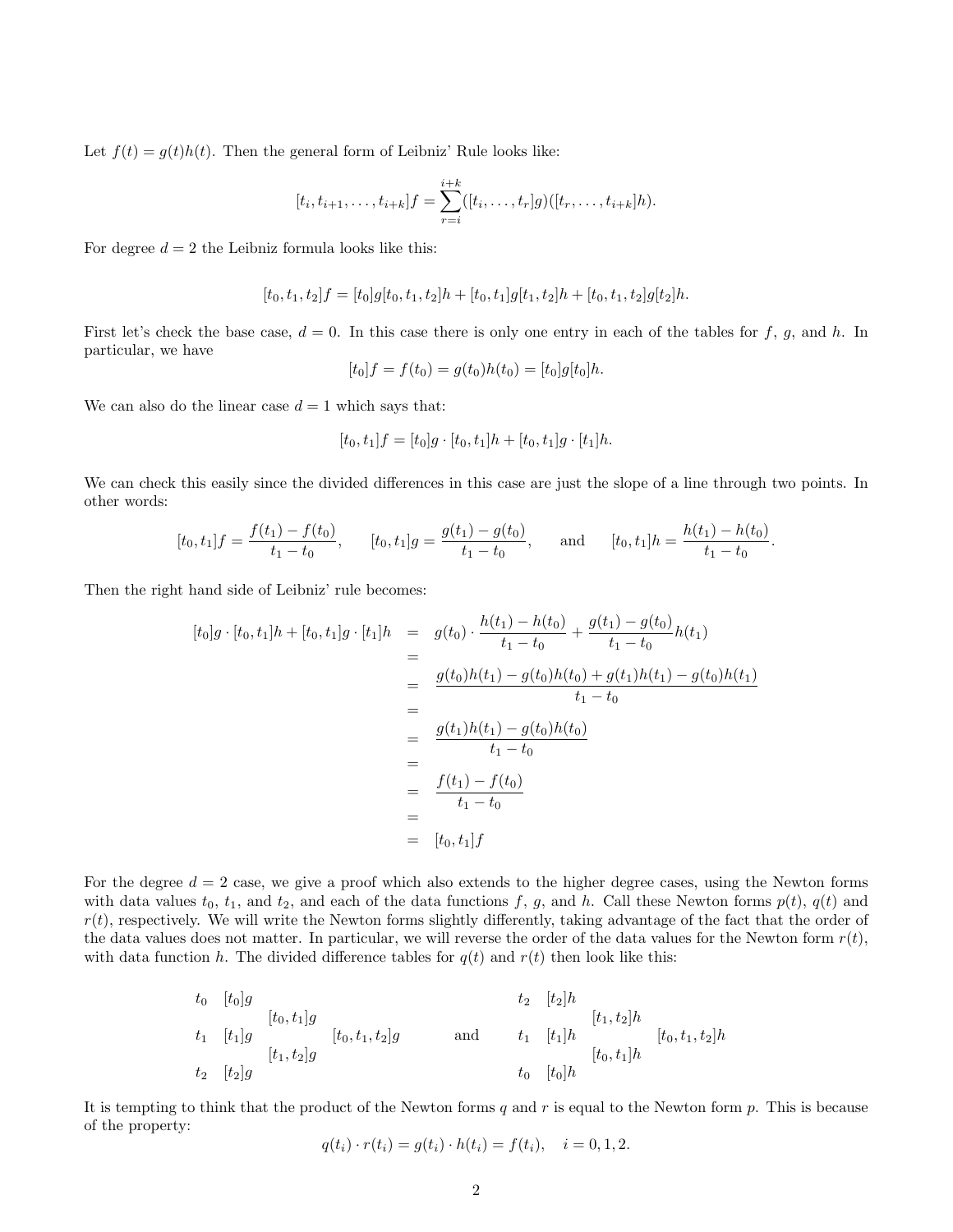This says that the product  $q(t)r(t)$  satisfies the interpolation conditions. However, this product is only guaranteed to have degree  $\leq 4$ , but we know that  $p(t)$  exists in  $P_2$ . But even though the product does not give the Newton form  $p$ , we can still obtain  $p$  by subtracting off part of the product.

From the above tables we obtain the two Newton forms:

$$
q(t) = [t_0]g + [t_0, t_1]g \cdot (t - t_0) + [t_0, t_1, t_2]g \cdot (t - t_0)(t - t_1),
$$

and

$$
r(t) = [t_2]h + [t_1, t_2]h \cdot (t - t_2) + [t_0, t_1, t_2]h \cdot (t - t_1)(t - t_2).
$$

Then the product of these is:

$$
q(t) \cdot r(t) = ([t_0]g + [t_0, t_1]g \cdot (t - t_0) + [t_0, t_1, t_2]g \cdot (t - t_0)(t - t_1))
$$

$$
\cdot ([t_2]h + [t_1, t_2]h \cdot (t - t_2) + [t_0, t_1, t_2]h \cdot (t - t_2)(t - t_1))
$$

$$
= F(t) + G(t)
$$

where

 $F(t) = [t_0]g \cdot [t_2]h$  (degree 0 term)

+ 
$$
[t_0]g \cdot [t_1, t_2]h \cdot (t - t_2) + [t_2]h \cdot [t_0, t_1]g \cdot (t - t_0)
$$
 (degree 1 terms)

+ 
$$
[t_0]g \cdot [t_0, t_1, t_2]h \cdot (t - t_2)(t - t_1)
$$

- +  $[t_0, t_1]g \cdot [t_1, t_2]h \cdot (t t_0)(t t_2)$  (degree 2 terms)
- +  $[t_0, t_1, t_2]$ g ·  $[t_2]$ h ·  $(t t_0)(t t_1)$

and

$$
G(t) = [t_0, t_1]g \cdot [t_0, t_1, t_2]h \cdot (t - t_0)(t - t_1)(t - t_2)
$$
  
+ 
$$
[t_1, t_2]h \cdot [t_0, t_1, t_2]g \cdot (t - t_0)(t - t_1)(t - t_2)
$$
 (degree 3 terms)

+ 
$$
[t_0, t_1, t_2]g \cdot [t_0, t_1, t_2]h \cdot (t - t_0)(t - t_1)^2(t - t_2)
$$
. (degree 4 term)

Next, we note that  $G(t_0) = G(t_1) = G(t_2) = 0$ . But then we have

$$
q(t_i) \cdot r(t_i) = g(t_i) \cdot h(t_i) = f(t_i)
$$
  
= 
$$
F(t_i) + G(t_i)
$$
  
= 
$$
F(t_i)
$$

for  $i = 0, 1, 2$ . In summary,

$$
F(t_i) = f(t_i), \quad i = 0, 1, 2,
$$

and  $F(t)$  is in  $P_2$ . By the uniqueness of the interpolating polynomial we must have

$$
F(t) = p(t).
$$

Finally, to get the divided difference  $[t_0, t_1, t_2]$  we simply extract the coefficient of  $t^2$  in  $p(t)$ , which is the same as  $F(t)$ . From the above we can see that the  $t^2$  terms for  $F(t)$  have exactly the coefficients predicted by Leibniz' rule:

$$
[t_0, t_1, t_2]f = [t_0]g \cdot [t_0, t_1, t_2]h + [t_0, t_1]g \cdot [t_1, t_2]h + [t_0, t_1, t_2]g \cdot [t_2]h.
$$

This completes the proof of Leibniz' rule for  $d = 2$ .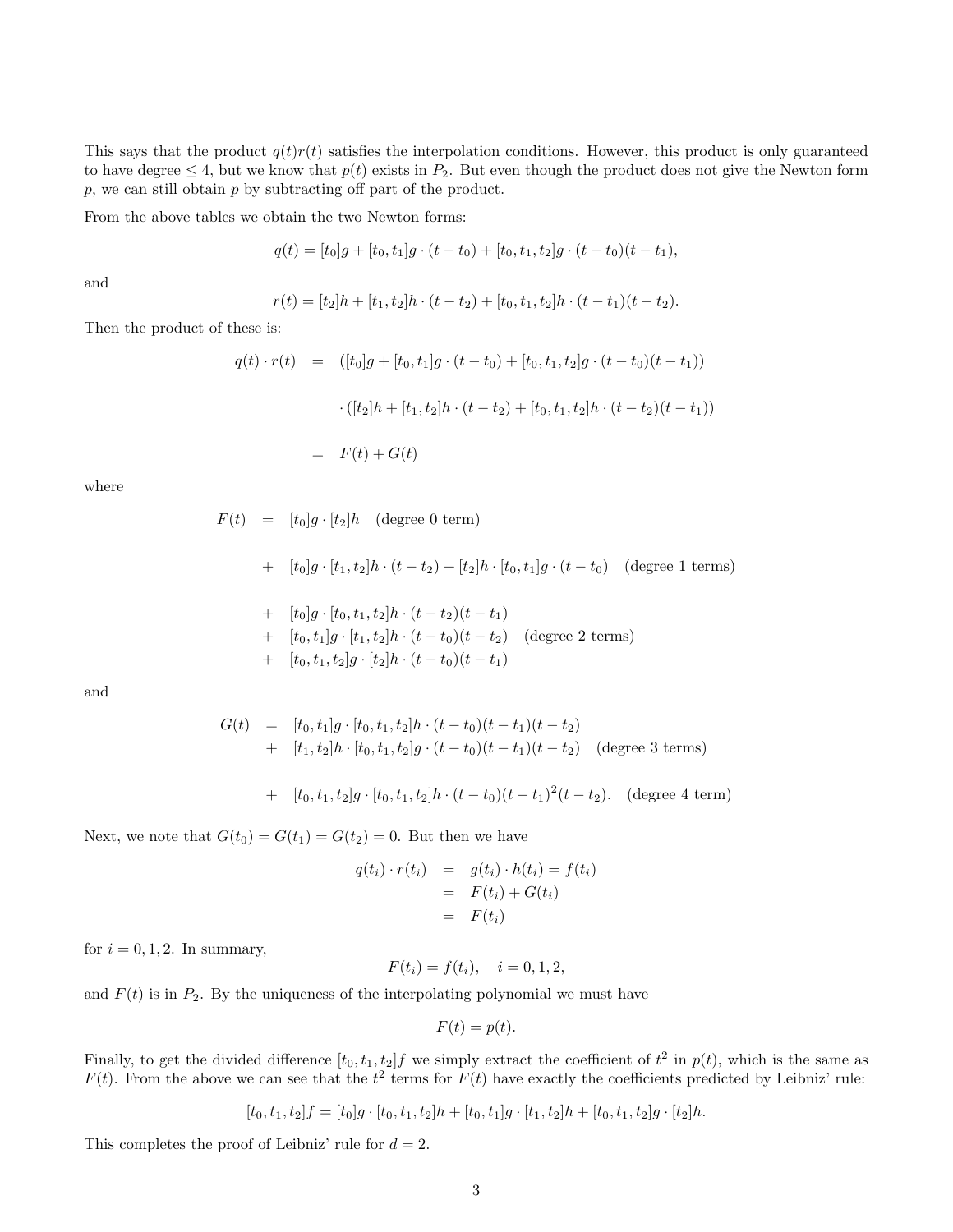For the general case, we can use the same proof as for  $d = 2$ , obtaining the sum  $F(t) + G(t)$ , where  $F(t)$  has degree  $\leq d$  and  $G(t_i) = 0$  for  $i = 0, \ldots, d$ . We can then extract Leibniz' rule from the sum of terms which contain  $t^d$ .

## Examples:

• Let  $f(t) = |t|(t-2)^2$ , with  $g(t) = |t|$ , and  $h(t) = (t-2)^2$ , and take  $t_0 = -1$ ,  $t_1 = 0$ , and  $t_2 = 1$ . We then have the tables:

| $-1$ 1 |             |      |  |     | $-1\quad 9$  |      |  |
|--------|-------------|------|--|-----|--------------|------|--|
|        |             | $-1$ |  |     |              | $-5$ |  |
|        | $0 \quad 0$ |      |  | and | $0 \quad 4$  |      |  |
|        |             |      |  |     |              | $-3$ |  |
| 1      |             |      |  |     | $\mathbf{1}$ |      |  |

Then we have the corresponding Leibniz formula for  $[-1, 0, 1]$ *f*:

$$
[-1, 0, 1]f = [-1]g[-1, 0, 1]h + [-1, 0]g[0, 1]h + [-1, 0, 1]g[1]h
$$

$$
= (1)(1) + (-1)(-3) + (1)(1)
$$

$$
= 5
$$

We can confirm this by constructing the table for  $f$  alone:

$$
\begin{array}{ccc}\n-1 & 9 & & -9 \\
0 & 0 & & 5 \\
 & & 1 & \\
1 & 1 & & \\
\end{array}
$$

This confirms directly that  $[-1, 0, 1]f = 5$ .

• Let  $f(t) = (t-2)^2 + (t-2)$ , with  $g(t) = (t-2)^2 +$ , and  $h(t) = t-2$ , and take  $t_0 = 1$ ,  $t_1 = 2$ , and  $t_2 = 3$ . We then have the tables:

| $1 \quad 0$ |            |               |     |                           | $-1$     |                |
|-------------|------------|---------------|-----|---------------------------|----------|----------------|
|             |            |               |     |                           |          |                |
|             | $2\quad 0$ | $\frac{1}{2}$ | and | $\overline{\phantom{a}2}$ | $\theta$ | $\overline{0}$ |
|             |            |               |     |                           |          |                |
| 3 1         |            |               |     | 3                         |          |                |
|             |            |               |     |                           |          |                |

Then we have the corresponding Leibniz formula for  $[1, 2, 3]$ *f*:

$$
[1,2,3]f = [1]g[1,2,3]h + [1,2]g[2,3]h + [1,2,3]g[3]h
$$
  

$$
= (0)(0) + (0)(1) + (\frac{1}{2})(1)
$$
  

$$
= \frac{1}{2}
$$

We can confirm this by constructing the table for  $f$  alone: